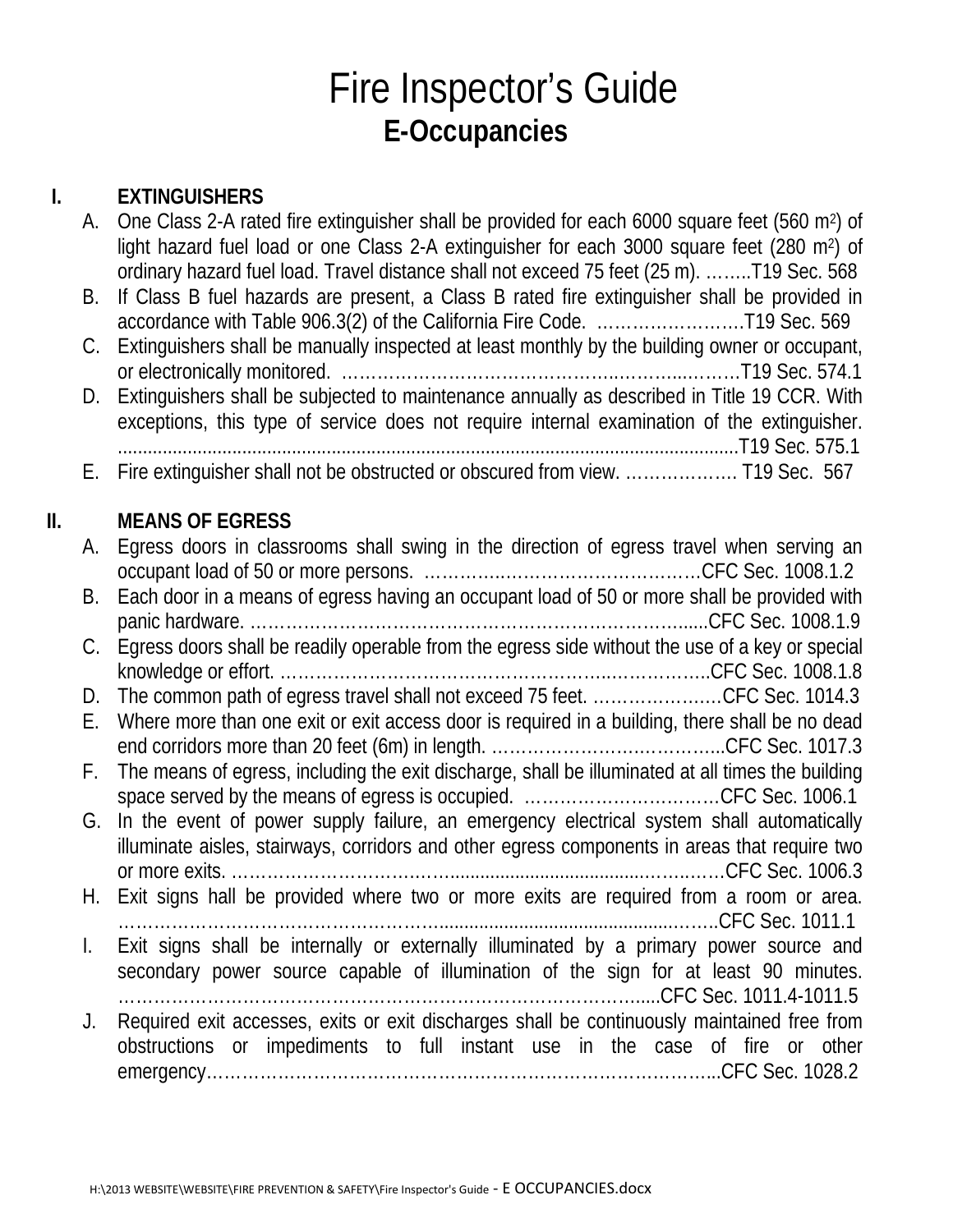# Fire Inspector's Guide **E-Occupancies (Continued)**

### **III. HOUSEKEEPING**

| А. | Storage of combustible materials in buildings shall be orderly, with storage separated from<br>heating devices by distance or shielding so that ignition cannot occurCFC Sec. 315.2 |
|----|-------------------------------------------------------------------------------------------------------------------------------------------------------------------------------------|
| В. | Combustible waste containers larger than 40 gallons (0.15 m <sup>3</sup> ) shall be constructed of                                                                                  |
|    | noncombustible material or approved combustible material and provided with a lid.                                                                                                   |
| C. | Combustible waste containers larger than 1.5 cubic yards (1.15 m <sup>3</sup> ) shall not be stored in                                                                              |
|    | buildings or placed within 5 feet (1524 mm) of combustible walls, openings or combustible roof                                                                                      |
|    |                                                                                                                                                                                     |
| D. | Materials susceptible to spontaneous ignition, such as oily rags, shall be stored in a listed                                                                                       |
|    |                                                                                                                                                                                     |
| Е. | Combustible material shall not be stored in boiler rooms, mechanical rooms or electrical                                                                                            |
|    |                                                                                                                                                                                     |
| F. | An operational permit is required for the storage, handling or use of more than 5 gallons (19L)                                                                                     |
|    | of flammable liquid indoors or 10 gallons (38 L) of flammable liquid outdoors.                                                                                                      |
|    |                                                                                                                                                                                     |
| А. | An operational permit is required for the storage, handling or use of more than 25 gallons                                                                                          |
|    | (95L) of combustible liquid indoors or 60 gallons (227 L) of combustible liquid outdoors.                                                                                           |
|    |                                                                                                                                                                                     |
| В. | Storage shall be maintained 2 feet (610 mm) or more below the ceiling in nonsprinklered                                                                                             |
|    | areas of buildings or minimum of 18 inches (457 mm) below sprinkler deflectors in sprinklered                                                                                       |
|    |                                                                                                                                                                                     |
|    |                                                                                                                                                                                     |
|    | ELECTRICAL                                                                                                                                                                          |

## **IV. ELECTRICAL**

| A. Temporary wiring is allowed for a period not to exceed 90 days; such wiring is allowed for   |
|-------------------------------------------------------------------------------------------------|
| longer periods for construction, remodeling or repair of buildings or equipment.CFC Sec.605.9   |
| B. Extension cords and flexible cords shall not be used as a substitute for permanent wiring.   |
|                                                                                                 |
| C. Multiplug adaptors, such as cube adaptors, unfused plug strips or other such devices not     |
| complying with the California Electrical Code shall be prohibited. CFC Sec. 605.4               |
| D. Relocatable power taps shall be permitted if of the grounded type, equipped with overcurrent |
|                                                                                                 |
| E. Relocatable power taps shall be directly connected to a permanently installed receptacle.    |
|                                                                                                 |
| F. Appliance cords and extensions cords shall be maintained in good condition without splices,  |
|                                                                                                 |
|                                                                                                 |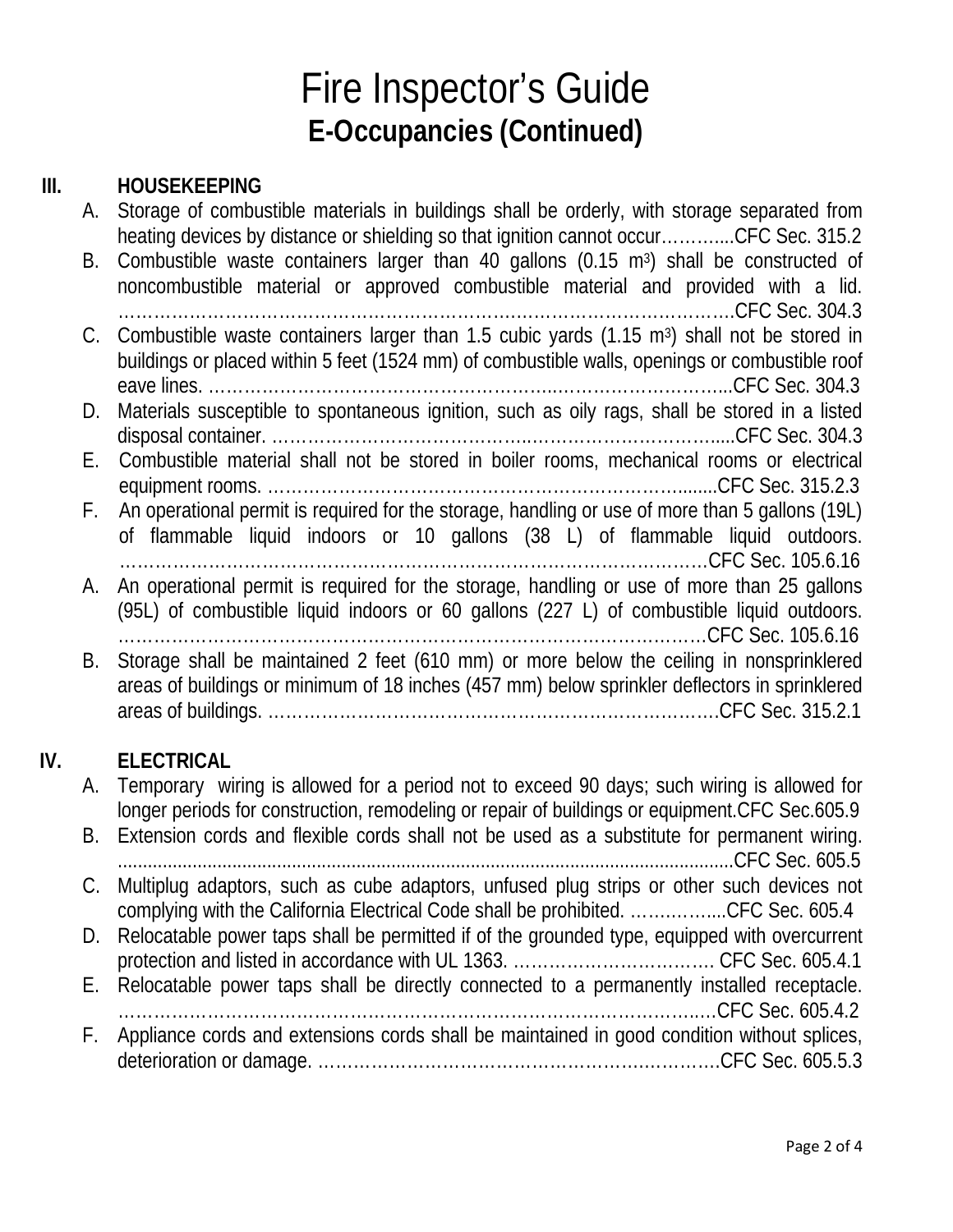## Fire Inspector's Guide **E-Occupancies (Continued)**

#### **ELECTRICAL (CONTINUED)**

|    |    | G. Power taps and extension cords shall not be affixed to structures, extended through walls,<br>ceilings or floors, or under doors or floor covering, not subject to physical impact.                                                                                                          |
|----|----|-------------------------------------------------------------------------------------------------------------------------------------------------------------------------------------------------------------------------------------------------------------------------------------------------|
|    | Н. | A working space of not less than 30 inches (762 mm) in width, 36 inches (914 mm) in depth<br>and 78 inches (1981 mm) in height shall be provided in front of electrical service equipment.<br>Storage is prohibited within the designated working space. CFC Sec. 605.3                         |
| V. |    | <b>MISCELLANEOUS</b>                                                                                                                                                                                                                                                                            |
|    | А. | Artwork and teaching materials shall be limited on the walls of corridors to not more than 20                                                                                                                                                                                                   |
|    | В. | Natural cut Christmas trees shall not be displayed except in areas protected by a sprinkler                                                                                                                                                                                                     |
|    |    |                                                                                                                                                                                                                                                                                                 |
|    | C. | All drapes, hangings, curtains and other decorative material, including Christmas trees, that<br>would tend to increase the fire and panic hazard shall be made from a nonflammable material<br>or shall be treated and maintained in flame retardant condition with a flame-retardant solution |
|    |    |                                                                                                                                                                                                                                                                                                 |
|    |    | D. Rooms used for assembly purposes shall have the occupant load posted near the main exit.                                                                                                                                                                                                     |
|    | Е. | Every person managing or in charge of any public, private or parochial school shall cause the<br>fire alarm signal to be sounded not less than once every calendar month at the elementary                                                                                                      |
|    |    | and intermediate levels, and not less than twice yearly at the secondary level T19 Sec. 3.13                                                                                                                                                                                                    |
|    | F. | New public school, as defined in Section 202 of the CFC, shall be provided with an automatic                                                                                                                                                                                                    |
|    | G. | A manual and automatic fire alarm system shall be installed in Group E occupancies having                                                                                                                                                                                                       |
|    | Н. | Fire alarm systems shall be tested and maintained in working condition in accordance with                                                                                                                                                                                                       |
|    |    | An approved fire apparatus access road not less than 20 feet (6.6 m) wide shall be provided                                                                                                                                                                                                     |
|    |    | for access to within 150 feet (49 m) of all portions of the building. CFC Sec. 503.1.1                                                                                                                                                                                                          |
|    | J. | Fire access roads shall not be obstructed in any manner, including the parking of vehicles.                                                                                                                                                                                                     |
|    | К. | Posts, fences, vehicles, trash, storage or other materials shall not be placed or kept near fire                                                                                                                                                                                                |
|    |    | hydrants in a manner that would prevent such hydrants from being immediately discernible.                                                                                                                                                                                                       |
|    | L. | New and existing buildings shall have approved address numbers or building numbers placed                                                                                                                                                                                                       |
|    |    | in a position to be plainly legible from the street or road fronting the property. CFC Sec. 505.1                                                                                                                                                                                               |